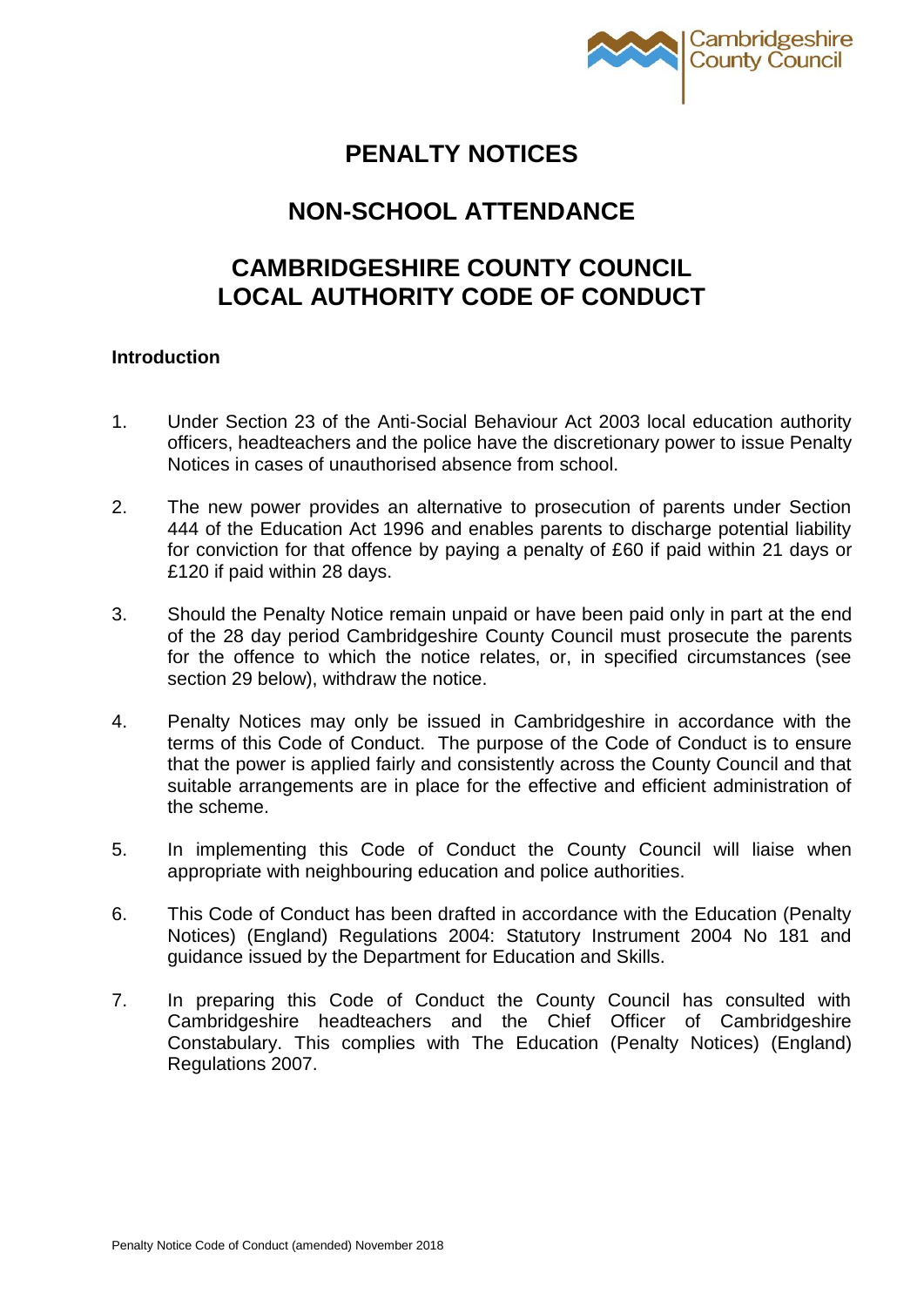# **Circumstances in which Penalty Notices may be issued**

- 8. Penalty Notice may be considered as an alternative to prosecution for failure to ensure regular school attendance in any given period of unauthorised school attendance as below:
	- *A.* **UNAUTHORISED ABSENCE:** As the Government changed the PA (Persistent Absence) threshold to 90% (in effect from Sept. 2015), the Local Authority may issue a Penalty Notice in relation to a child whose attendance at school is 90% or less over a given period. There must be at least 8 unauthorised sessions over an 8 week period with all absences recorded as unauthorised or 90% and below mostly unauthorised over a longer period. To allow time and opportunity for early intervention work with the family, attendance will be monitored by school and Local Authority before enforcement actions are considered. Such a Fine is intended to offer a rapid intervention, which may be used to address non-school attendance before it becomes entrenched, following guidance in section 13 of 'PN Code of Conduct'.
	- **B. UNAUTHORISED TERM TIME LEAVE(includes Holiday)**: Any parent who takes a child out of school for term time leave for 6 consecutive sessions (3 days) or more, not authorised by the school (under exceptional circumstances rule), may receive a Penalty Notice. **Therefore Penalty Notices will be issued for single event absences of at least 3 consecutive school days or more where these absences are unauthorised because they are neither exceptional nor unavoidable. The absences must be recorded with a 'G' code in the attendance register.** Such cases will have to be supported by evidence of parents being warned about a potential Penalty Notice. (The Supreme Court Judgement in the case between Isle of Wight Council v Platt (6th April 2017) clarified the meaning of regular school attendance in relation to Section 444 Education Act 1996. To attend school "regularly" means "in accordance with the rules prescribed by the school".)

# **Procedural guidelines**

- 9. The key consideration in deciding whether to issue a Penalty Notice should be whether it is considered likely to be effective in helping the child to whom it relates to return to regular attendance.
- 10. Before issuing a Penalty Notice for unauthorised absence (refer to section 8A), due consideration should be given to other strategies which may help return the child concerned to regular school attendance. Such strategies might include:
	- a) writing to the child's parents to remind them of their legal responsibilities;
	- b) meeting with the child's parents;
	- c) ensuring a first-day response to any absence;
	- d) setting targets for improvement;
	- e) referral to the Education Welfare Officer;
	- f) involvement of other services/agencies.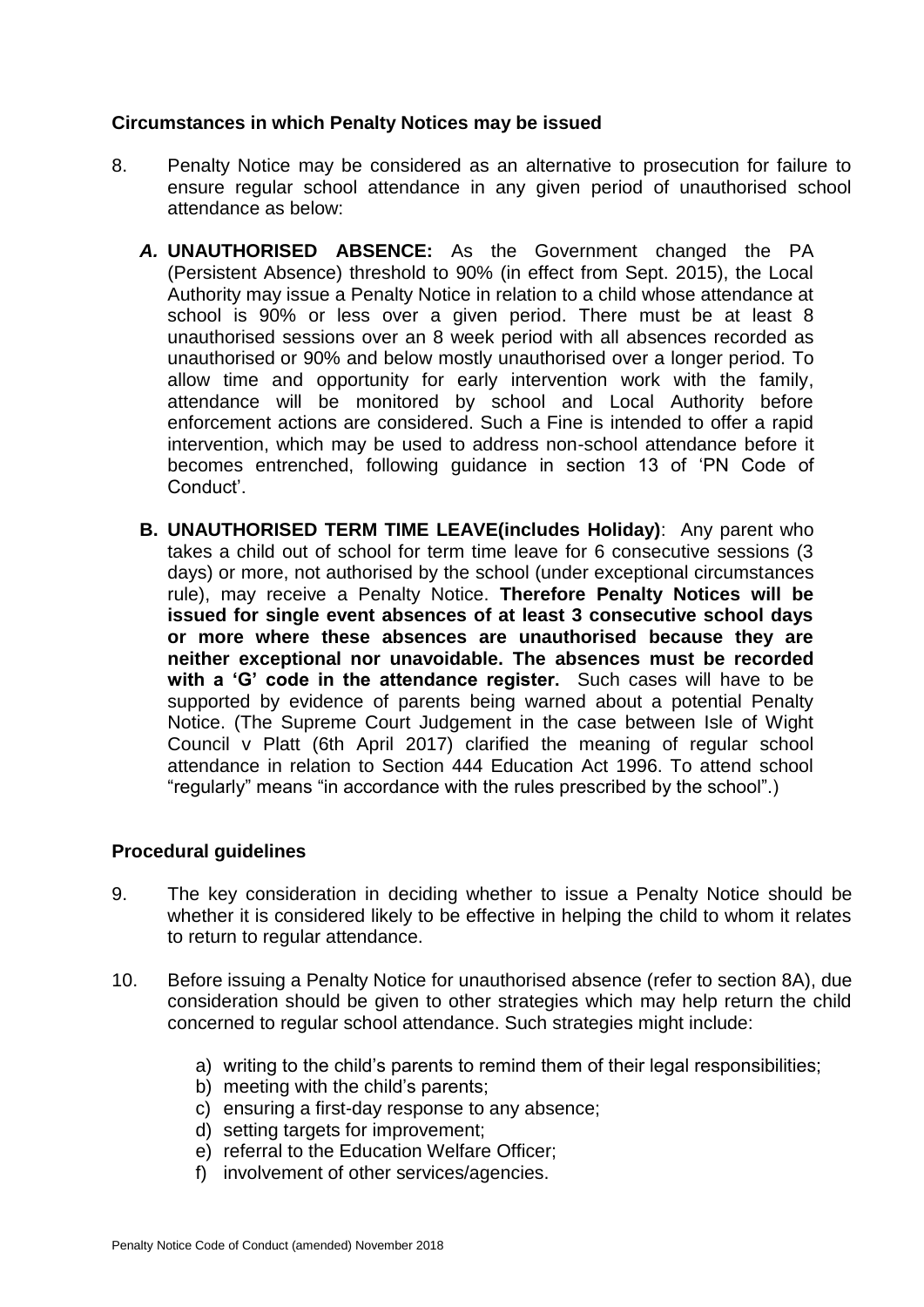# *NB. Above strategies do not apply to term time leave / holiday. (refer to section 8B)*

- 11. It is expected that schools will communicate with parents and issue a warning about potential Penalty Notice fine being issued for unauthorised absences. This warning can be in the form of communication sent to parents via school Newsletters, School Web page as well as any direct mail sent to individual parents
- 12. Head teachers and police officers should only issue a Penalty Notice following consultation, discussion, reflection and joint decision with a County Council Education Welfare Officer.
- 13. The Education Welfare Officer will not agree to sanction the issuing of a Penalty Notice unless he/she considers that with regard to the offence to which it relates there is sufficient evidence to secure a conviction under Section 444 of the Education Act 1996. Evidence could be letters sent to parent, minutes of meetings and record of telephone conversations.
- 14. A maximum of three Penalty Notices may be served on any one parent over a 12 month period.
- 15. **There is no statutory right of appeal against the issuing of a Penalty Notice.** A parent should therefore, if possible, be given warning of the possibility of a notice being issued (refer section 13) in order to allow him/her to make representations should he/she wish to do so. If a head teacher refuses to authorise any absence or requests for holidays during term time and parents are not happy with the decision, they should make representations to the Governing Body of the school. They should not wait and make a representation to the County Council once a Penalty Notice has been issued.

#### **Authority to Issue a Penalty Notice**

.

- 16. An Education Welfare Officer / CCC Legal Panel may issue a Penalty Notice to the parent of a child who is a registered pupil at a school in Cambridgeshire or who is a registered pupil at a school in an authority, which has an agreement to that effect with Cambridgeshire County Council.
- 17. A headteacher or an authorised deputy or assistant headteacher may issue a Penalty Notice to the parent of a child who is registered at his/her school, in consultation with a CCC Legal Panel.
- 18. A police officer, including a community support officer or other accredited person, may issue a Penalty Notice.
- 19. Head teachers and Police Officers should comply with the terms of this Code of Conduct when issuing a Penalty Notice and should provide a copy of any notice issued to the relevant Education Welfare Officer.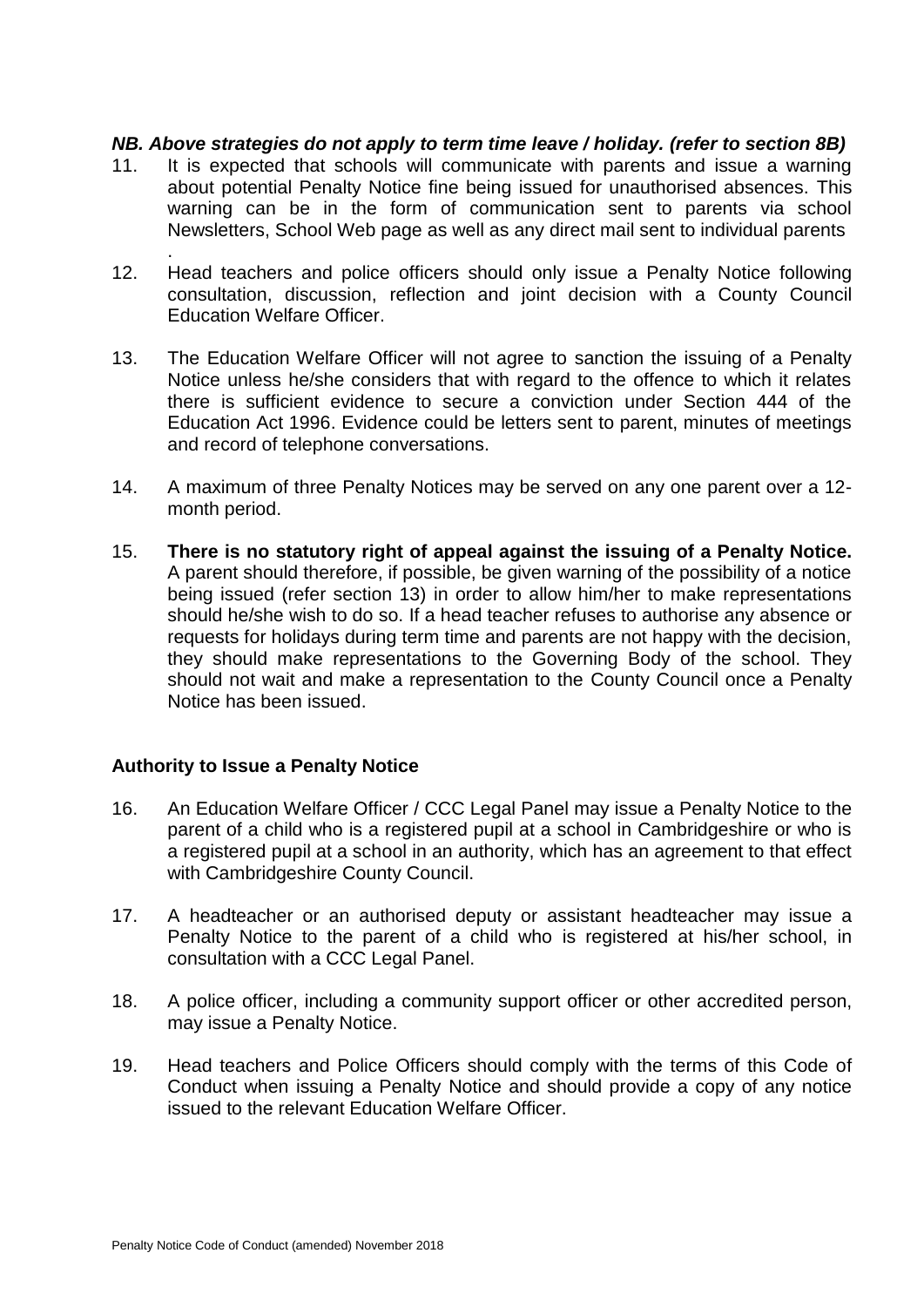# **Form and Content of Penalty Notices**

- 20. A Penalty Notice should give the following particulars alleged to constitute the offence to which the notice relates and should contain:
	- a) the name and address of the person to whom the notice is issued;
	- b) the name and address of the child who is failing to attend school regularly and the name of the school at which he/she is a registered pupil;
	- c) the name, title and official details of the authorised person issuing the notice;
	- d) the date of the offence and of the issue of the notice;
	- e) the amount of the penalty which is to be paid and details of the timescales and any variation involved;
	- f) the address of the County Council office at which the penalty is to be paid and to which any correspondence relating to the notice may be sent;
	- g) the method/methods by which payment may be made;
	- h) the specified period within which the penalty should be paid;
	- i) a statement that full payment within the specified period will discharge any liability for the offence;
	- j) an explanation of the consequences should the penalty not be paid in full before the expiry of the specified period;
	- k) an explanation of the grounds on which the notice may be withdrawn.
- 21. Should there be more than one person liable for the offence (Section 576 Education Act 1996) a separate notice should be issued to each person, per each child.
- 22. Should the offence involve more than one child a separate notice should be issued for each child, per each parent.

# **Service of Penalty Notices**

- 23. A Penalty Notice may be served by:
	- a) giving it to the recipient; or
	- b) leaving it at the recipient's usual or last-known address; or
	- c) sending it to the recipient at that address by first-class post.
- 24. Service by post is deemed to have been effected, unless the contrary is proved, on the second working day after posting the notice by first-class post.

# **Methods of Payment**

25. The preferred method of payment of a Penalty Notice would be on-line payment via the Cambridgeshire County Council website. However, alternatives methods are available on request. Late or part payments (including instalments) will not be accepted and no reminders will be sent.